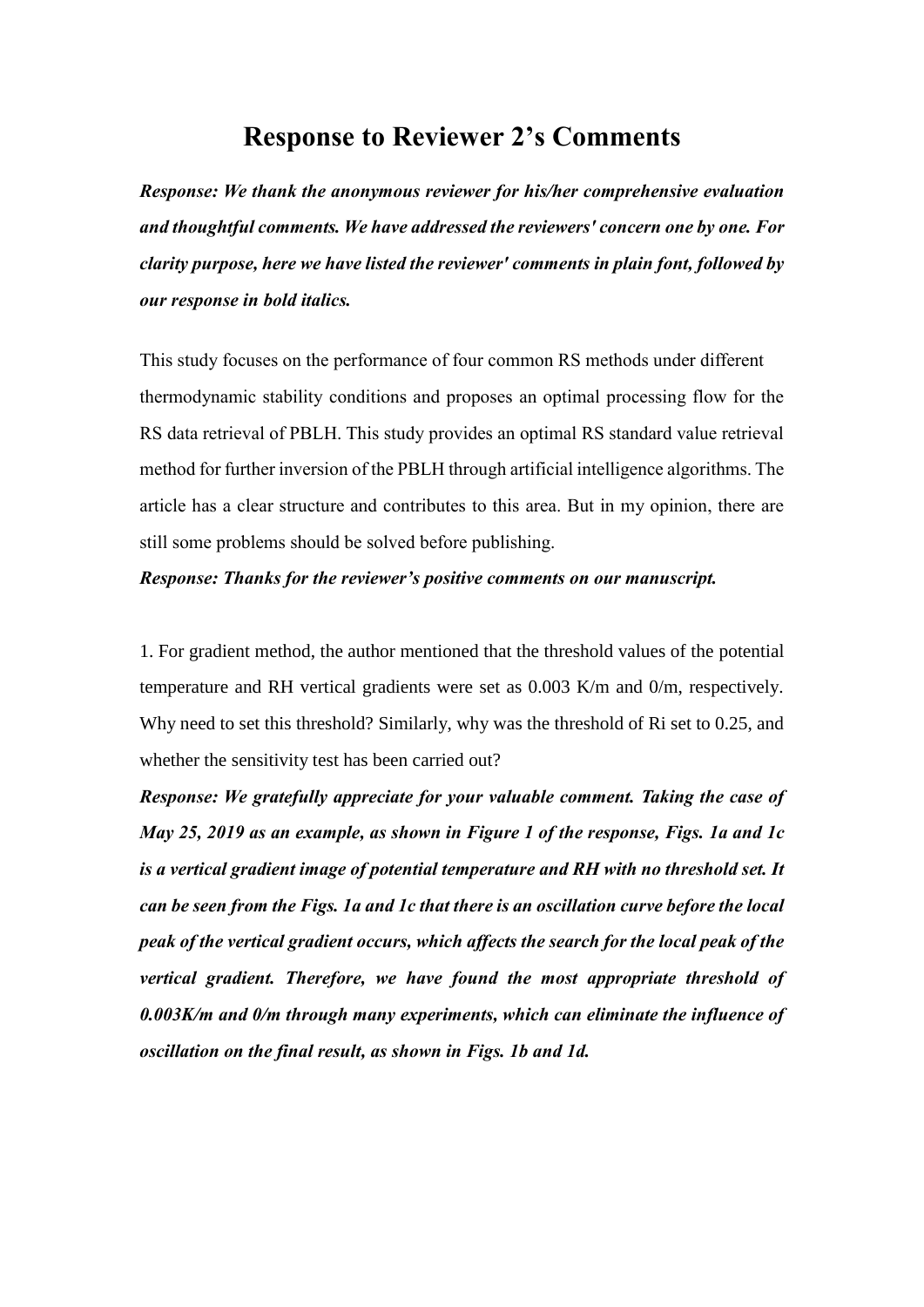

*Figure 1. Vertical gradients of the potential temperature and RH. The reason why the threshold of Ri set to 0.25 is that Guo et al. (2016) have carried out sensitivity analysis on the threshold of Ri and indicated that it is appropriate to set it to 0.25.*

## *Reference*

*Guo, J., Miao, Y., Zhang, Y., Liu, H., Li, Z., Zhang, W., He, J., Lou, M., Yan, Y., and Bian, L.: The climatology of planetary boundary layer height in China derived from radiosonde and reanalysis data, Atmospheric Chemistry and Physics, 16, 13309-13319, https://doi.org/10.5194/acp-16-13309-2016, 2016.*

2. About the RS data, why did author choose only nine sites for the experiment? Will there be similar results using data from all sites in the country?

*Response: We gratefully appreciate for your valuable comment. The nine sites in China were selected because they are equipped with radar wind profiler, which facilitates the subsequent comparison of RS observations with radar wind profiler observations for verification. For the second question, Guo et al. (2021) investigated the global boundary layer height using high-resolution RS data and reanalysis data, which included about 120 stations from China, and the results of the spatial distribution and diurnal variation of the boundary layer height were similar to our study.*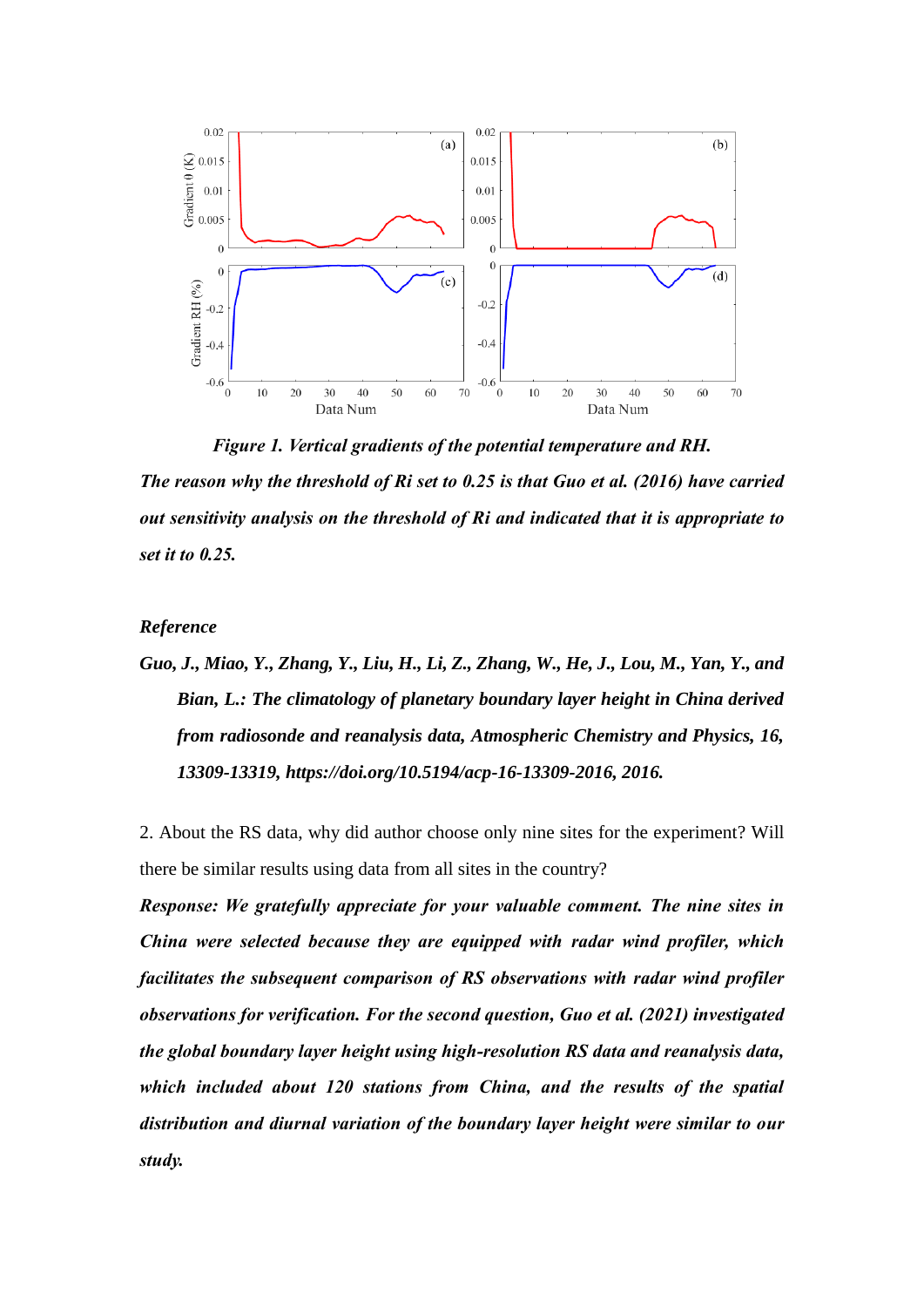*Guo, J., Zhang, J., Yang, K., Liao, H., Zhang, S., Huang, K., Lv, Y., Shao, J., Yu, T., and Tong, B.: Investigation of near-global daytime boundary layer height using high-resolution radiosondes: First results and comparison with ERA-5, MERRA-2, JRA-55, and NCEP-2 reanalyses, Atmospheric Chemistry and Physics Discussions, 1-39, https://doi.org/10.5194/acp-2021-257, 2021.*

3. Section 1: In the third part of the introduction, only a few methods compared in this paper are described in the description of the existing RS data retrieval methods of PBLH, which should be described more comprehensively.

*Response: Per your kind suggestion. We have made a further comparative study on the existing RS data retrieval methods of PBLH, which have been added to the Introduction section in the revised manuscript.*

4. P4-L18-19: This article studies PBLH retrieval method based on RS data. What is the role of radar wind profiler here?

*Response: We gratefully appreciate for your valuable comment. As in the answer to the second question, the purpose of adding the radar wind profile here is to show that the nine sites selected for this study are equipped with a radar wind profiler, so that the RS data can be compared with the radar wind profiler for verification of the boundary layer height observations in the future.*

5. P6-L6: Although there is an explanation for the abbreviation of  $GM_\theta$  in the abstract, what does the  $\theta$  refers to here, should be explained again.

*Response: Per your kind suggestion. We have added an explanation of the meaning of θ in the revised manuscript*

6. P6-L19: Does the "rib" here refer to the Richardson number? If so, "b" should be in the form of subscript. And the specific meaning of  $ri<sub>b</sub>$  needs to be explained.